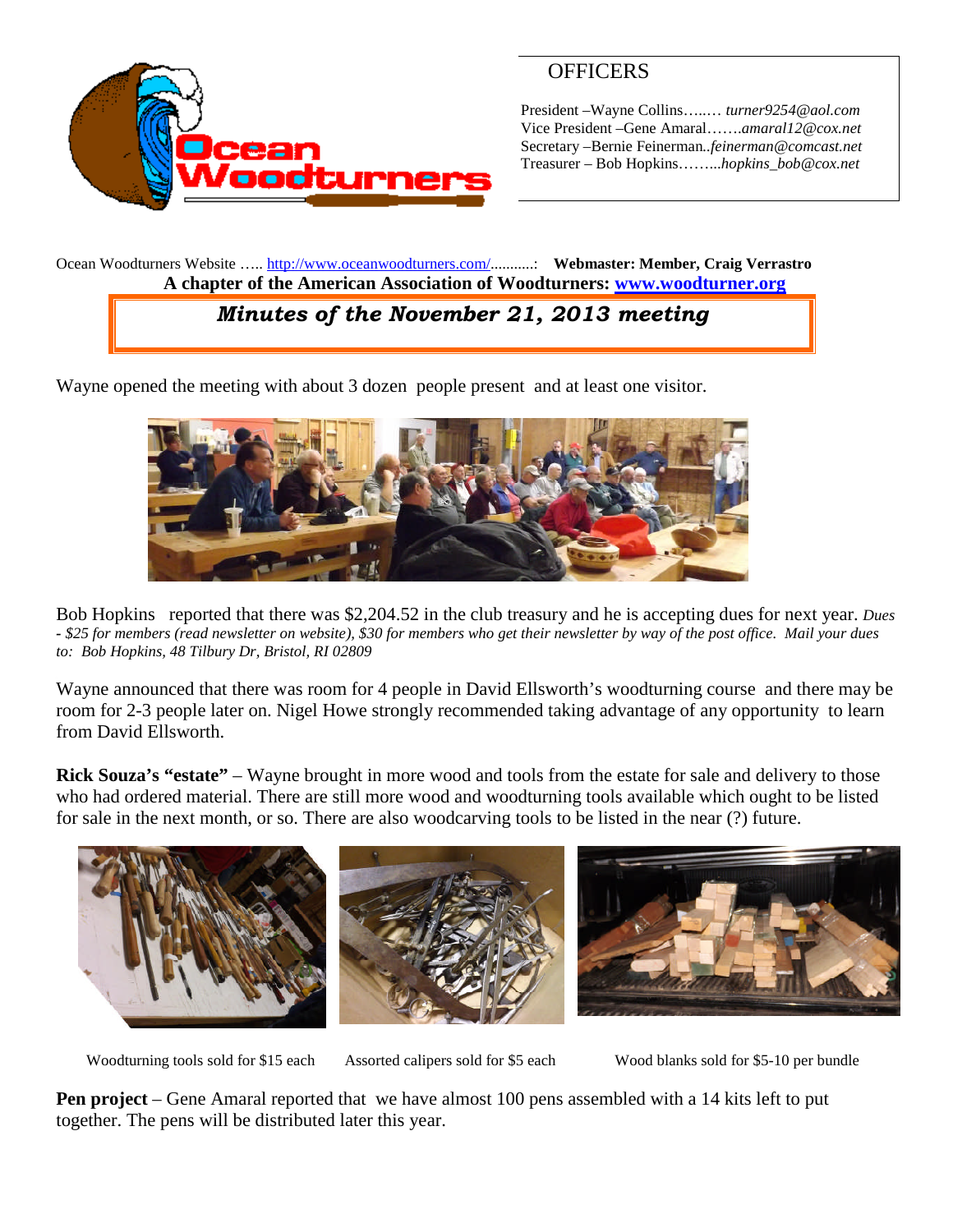Elections – Tony Scuncio will set up a committee to put up a slate of club officers for next years. The club will pay the AAW dues for any officer who wants it. The committee will report on possible nominees for club officers and others who would volunteer to help club activities next month.

Gene Amaral prepared a list of club members who approved giving out their email addresses in return for a discount from selected woodturning suppliers. The first supplier is <http://www.hartvilletool.com/>

There was a brief discussion on how to stabilize wood. Suggestions: soaking the wood in CA, immersing it in Epoxy and pulling a vacuum to force the Epoxy into the wood, using GitRot .Woodcraft sells a number of items for this purpose <http://www.woodcraft.com/search2/search.aspx?query=stabilizing%20wood>



Nigel Howe brought in a pair of Crotch Natural Edge bowls – The left one is from an Elm tree and the right one is from an Ash tree that was dyed blue to highlight the "feather" and sanded back.



David Hanssen brought in a pair of Dreidels – the letters are from a set of iron-on letters.



Paul Tavares made this segmented bowl using Tiger Maple, Bloodwood, and Green Acrylic pen blanks



Earl Randall made a "yarn" bowl using Maple and Mahogany





Charles Hockenson made this box out of Apple wood and Walnut which warped slightly after completion.